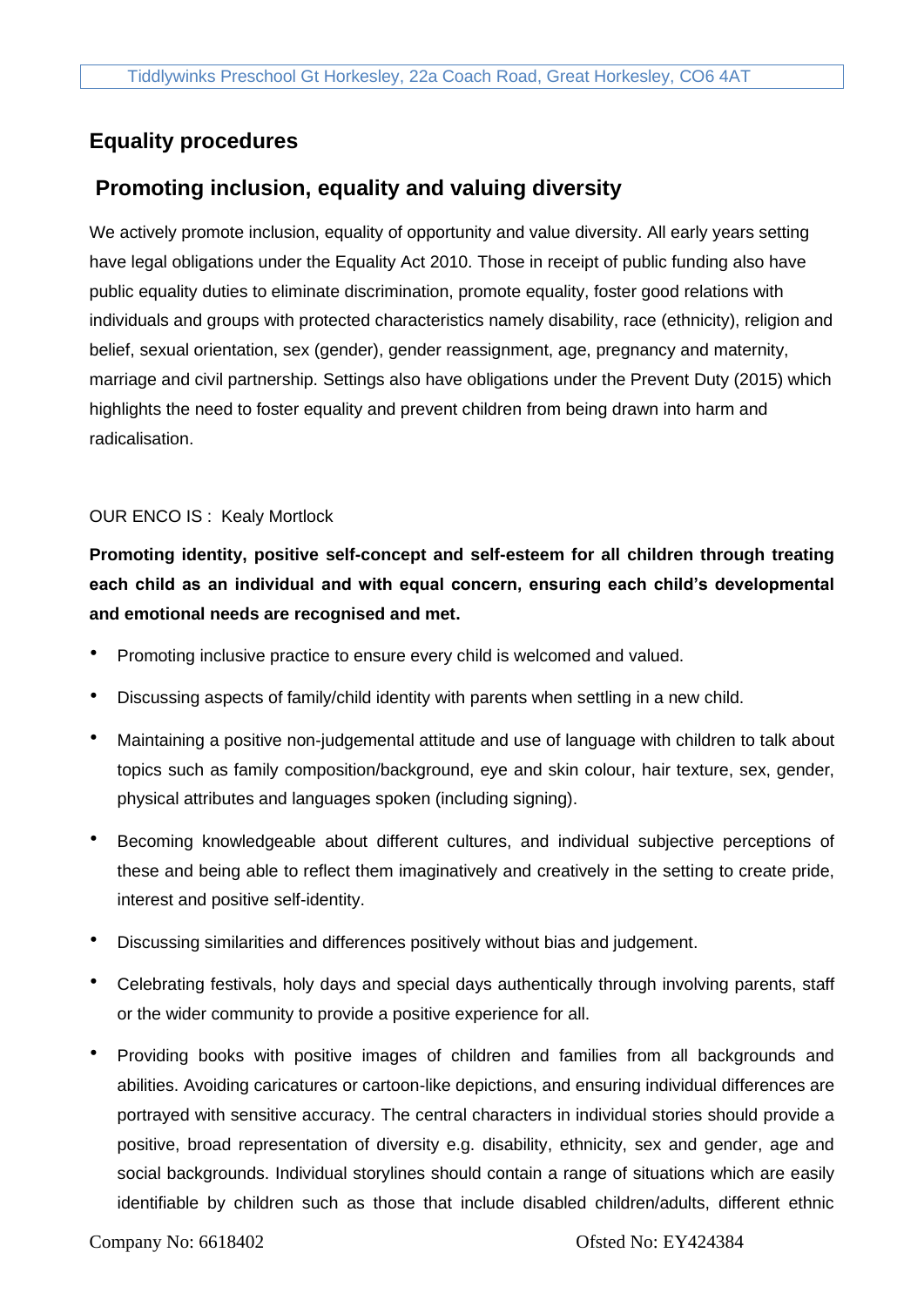groups, mixed heritage families, gender diversity, single sex/same and different sex families, multi-generational households and cultural diversity.

- Providing visual materials, such as posters and pictures that provide non-stereotypical images of people, places and cultures and roles that are within children's range of experience. This includes photographs taken by staff of the local and wider community, of parents and families and local events.
- Using textiles, prints, sculptures or carvings from diverse cultures in displays.
- Providing artefacts from a range of cultures, particularly for use in all areas of the setting, not just in the home corner.
- Ensuring toys, learning materials and resources reflect diversity and provide relevant materials for exploring aspects of difference, such as skin tone paints and pens.
- Developing a range of activities through which children can explore aspects of their identity, explore similarities, differences and develop empathy including:
	- self-portraits, photograph albums and displays showing a range of families
	- books about 'me' or my family
	- persona doll stories which sympathetically and authentically represent diversity
	- food activities, such as tasting and cooking, creating real menu additions
	- activities about real celebrations such as new babies, weddings, cultural and religious events
	- use of textiles and secular artefacts in the room, and to handle and explore, that demonstrate valuing of the cultures from which they come
	- creating textiles such as tie dying, batik and creative use of textiles
	- provide mirrors at different heights for babies and other non-ambulant children
	- developing a music area with a variety of musical instruments for babies and children to use to create a range of music.
	- creating an art and mark making area with a variety of materials from other countries such as wood blocks for printing, Chinese calligraphy brushes etc.
	- home corner play which encourages all children to equally participate and provides domestic articles from diverse cultures
	- 'dressing up' materials which promote non-gendered roles and enable children to explore different gender identities/gender neutrality
	- providing dolls that sensitively and accurately portray difference such as disability and ethnicity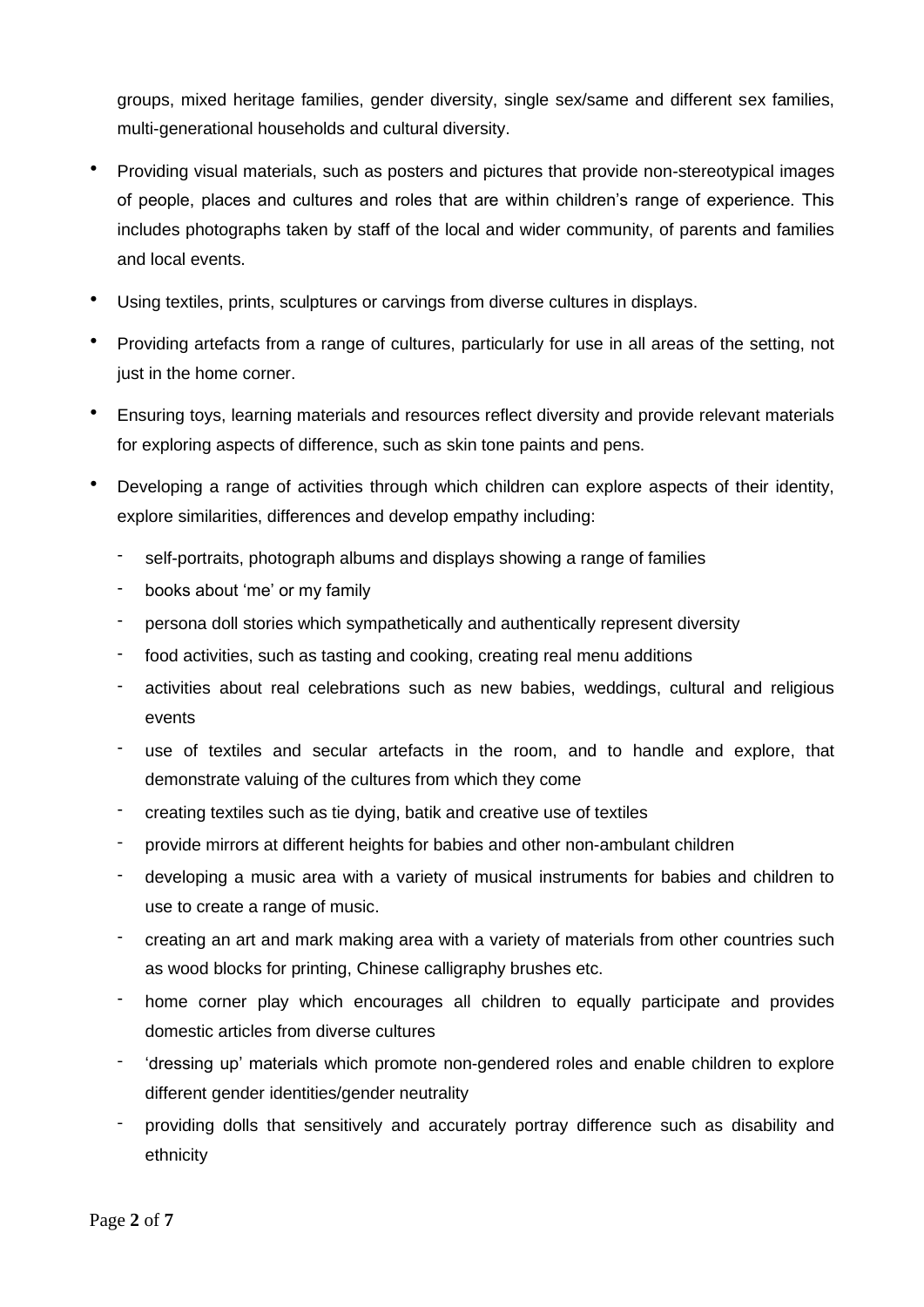- use of a variety of music to play to children of different genres and cultural styles with a variety of musical instruments for children to access
- a language and literacy area with a variety of books, some with dual language texts and signs, involving parents in the translation where possible
- stories read in English and other languages
- examples of writing in other scripts from everyday sources such as papers and magazines, packaging etc. children's names written on cards in English as well as in their home language script where appropriate
- labels for children's paintings or other work are made with their name in English and home language script (parents can help with this)
- conversations with young children which explore unfamiliar objects and subjects to help foster an understanding of diversity and identity such as spectacles or hearing aids, religious and cultural practices
- Record keeping that refers to children's emerging bilingual skills or their use of sign language as achievements in positive terms.
- Record keeping that refers to children's differing abilities and identities in positive terms.
- Records that show the relevant involvement of all children, especially children with special educational needs and disabilities, those using English as an additional language and those who are 'more abled' in the planning of their care and education.

## **Fostering positive attitudes and challenging discrimination.**

- Young children are learning how to grow up in a diverse world and develop appropriate attitudes. This can be difficult, and they may make mistakes and pick up inappropriate attitudes or just get the 'wrong idea' that may underlie attitudes of 'pre-prejudice' towards specific individuals/groups. Where children make remarks or behave in a discriminatory or prejudice way or make inappropriate comments that arise from not knowing facts, staff should explain why these actions are not acceptable and provide appropriate information and intervention to reinforce children's understanding and learning.
- Where children make overtly prejudice or discriminatory remarks they are dealt with as above, and the issue is raised with the parents.
- When children wish to explore aspects of their identity such as ethnicity or gender, they should be listened to in an understanding and non-judgemental way.
- Parents are expected to abide by the policy for inclusion, diversity and equality and to support their child in the aims of the setting.

## **Implementing an equality strategy to foster a 'can do' approach**

Page **3** of **7**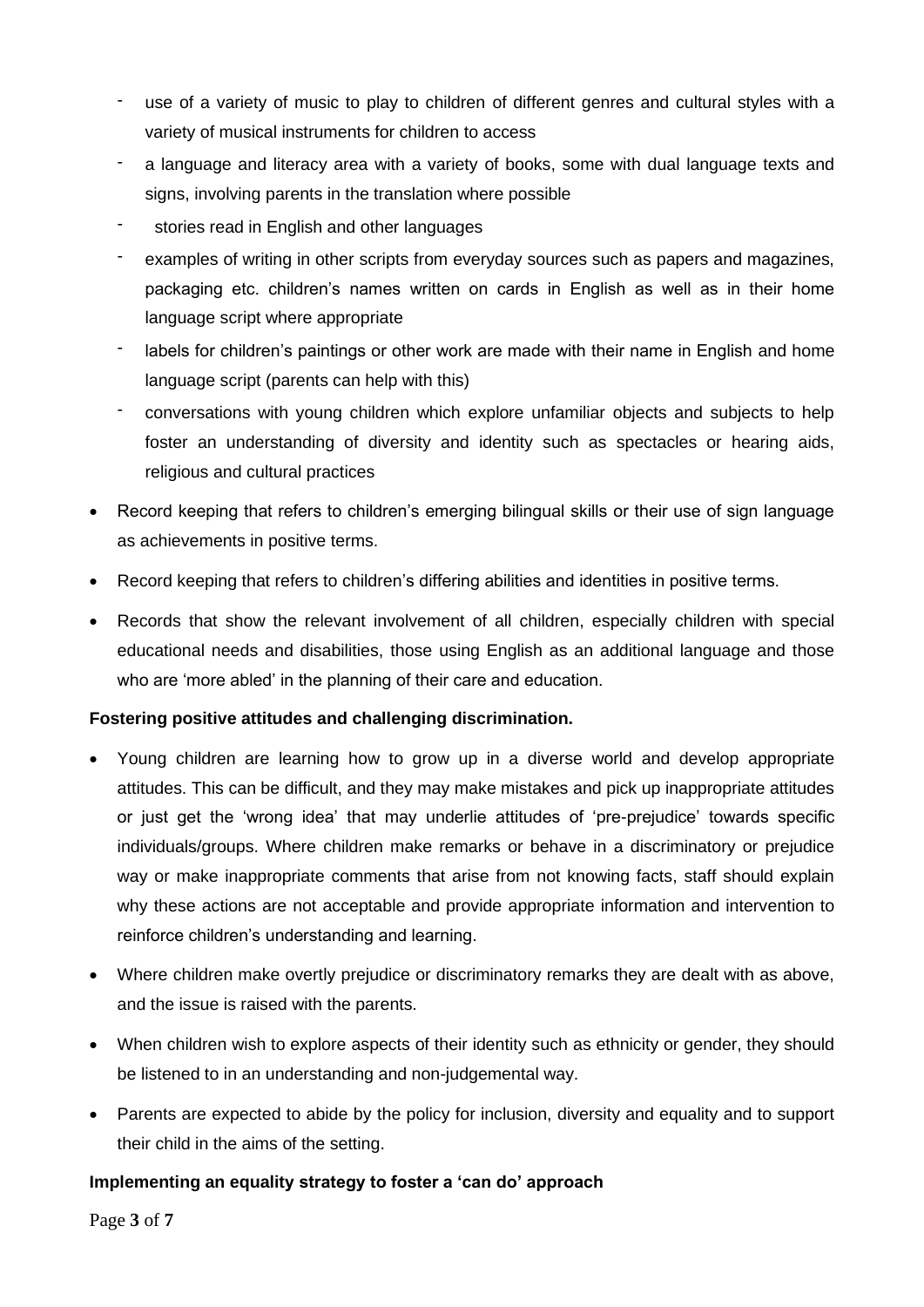- Every setting should have an equality strategy in place outlining their vision on equality alongside a timetabled list of actions summarising how they build equality into the provision and how this is monitored and evaluated.
- An equality check and access audit are completed to ensure that there are no barriers to inclusion of any child, families and visitors to the setting.
- Early years settings in receipt of nursery education funding are covered by the public sector equality duty. These bodies must have regard of the need to eliminate discrimination, promote equality of opportunity, foster good relations between disabled and non-disabled persons, and publish information to show their compliance with the duty.

# **Promoting dynamic and balanced mixed gender, culturally, socially, and linguistically diverse staff teams who work constructively together in providing for diverse communities.**

- It is recognised that members of staff in diverse teams bring a range of views and opinions to the setting regarding a range of issues to do with the job. It is important that a range of views and perspectives are shared and respected in staff meetings and that decisions are made on which way of looking at the situation will result in the best outcomes for the child.
- Staff views are sought where these offer individuals, social and/or cultural insight, although staff should not be put in an uncomfortable position of being an 'expert' or 'ambassador'.
- Staff respect similarities and differences between each other and users such as ability, disability, religious and personal beliefs, sex, sexual orientation, gender reassignment etc. Staff do not discriminate or harass individuals on the grounds of these or encourage any other member of staff to do so; evidence of such will be dealt with by management immediately.
- Members of staff make the best use of different perspectives in the team to find solutions to difficult problems that arise in socially/culturally complex situations.
- Members of staff support each other to highlight similarities and respect differences.
- Members of staff of both sexes carry out all tasks according to their job description; there are no jobs that are designated men's or women's jobs.
- Staff are sensitive to the fact that male workers are under-represented in the early years workforce so may be more likely to experience inequality and discrimination.
- Staff should be aware that male workers may be more vulnerable to allegations. Therefore, work practices should be developed to minimise this. These practices are valuable for all staff.
- Where staff may feel threatened, or under attack, from discriminatory behaviour, staff and managers follow procedure 01.12 Threats and abuse towards staff and volunteers.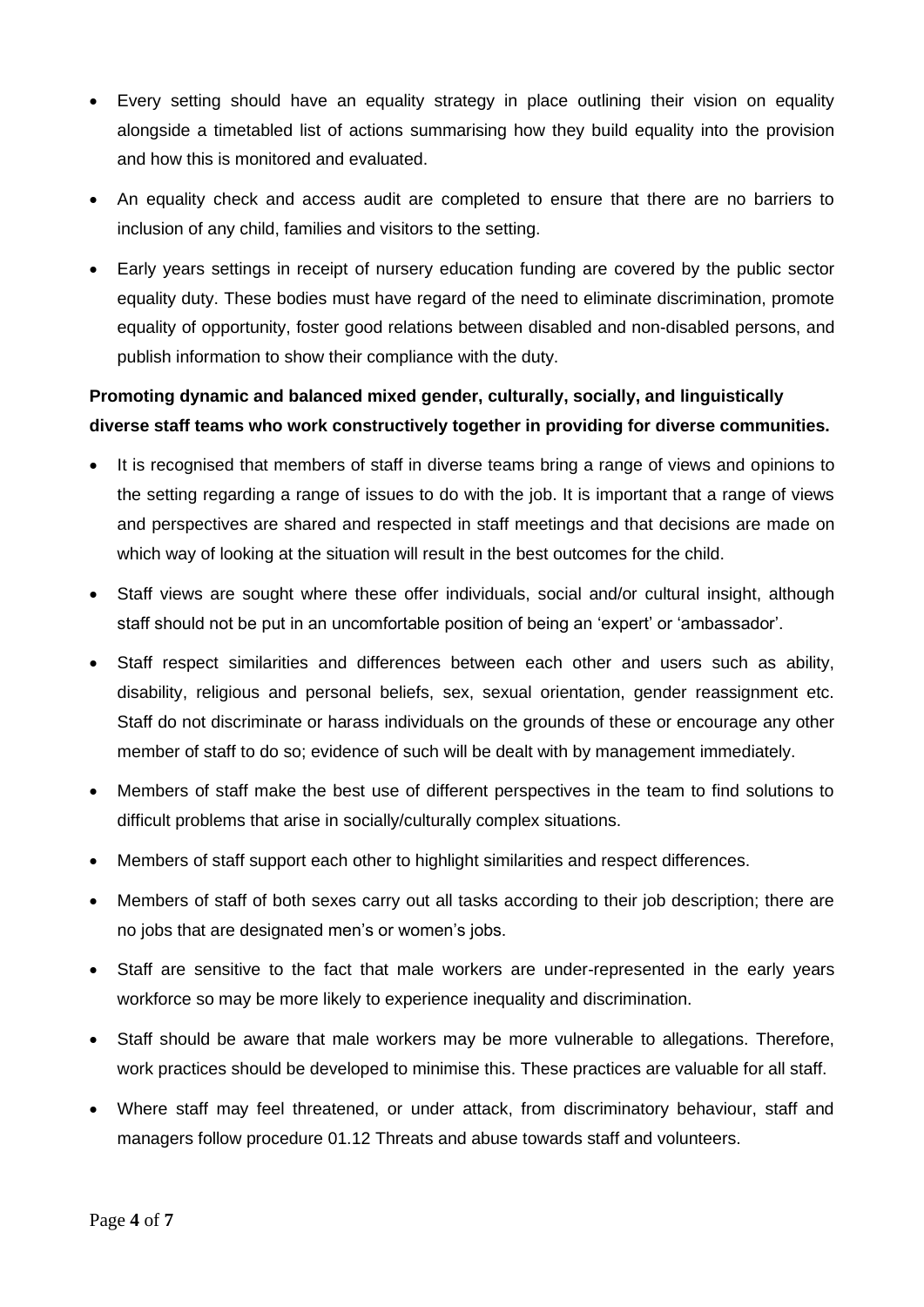• There is an ethos wherein staff, parents and children are free to express themselves and speak their own languages in ways that enhance the culture of the setting.

# **Ensuring that barriers to equality and inclusion are identified and removed or minimised wherever possible.**

- Barriers may include:
	- lack of understanding where the language spoken at the setting is not that which is spoken at a child's home
	- perceived barriers affordability where parents are not aware of financial support available or assume that a service is not available to them. Perceived barriers may also be physical barriers for those children or parents with a disability or additional needs where they assume, they will not be able to access the service
	- physical barriers where there are environmental features which stop a disabled child or disabled parent accessing the setting such as stairs
	- negative attitudes stereotypes and prejudices or commitment by staff and managers to the time and energy required to identify and remove barriers to accessibility
	- unconscious and conscious bias of staff towards some families such as those from other backgrounds, disabled parents, same sex parents and families with specific religious beliefs
	- gendered views of staff which limit children's aspirations and choices
	- misconceptions such as disabled children should not attend settings during a pandemic due to heightened risk
	- lack of effective Information Communication Technology (ICT) in the homes of families who are vulnerable or at risk and therefore unable to keep in close contact with the childcare provider
- Staff are aware of the different barriers to inclusion and equality and consider the wider implications for children and their families.

## **Supporting children to become considerate adults**

Page **5** of **7** • Children's social and emotional development is shaped by early experiences and relationships and incorporates elements of equality and British and Universal values. The EYFS supports children's earliest skills in an age appropriate way to become social citizens, namely listen and attend to instructions; know the difference between right and wrong; recognise similarities and differences between themselves and others; make and maintain friendships; develop empathy and consideration of other people; take turns in play and conversation; risk taking behaviours,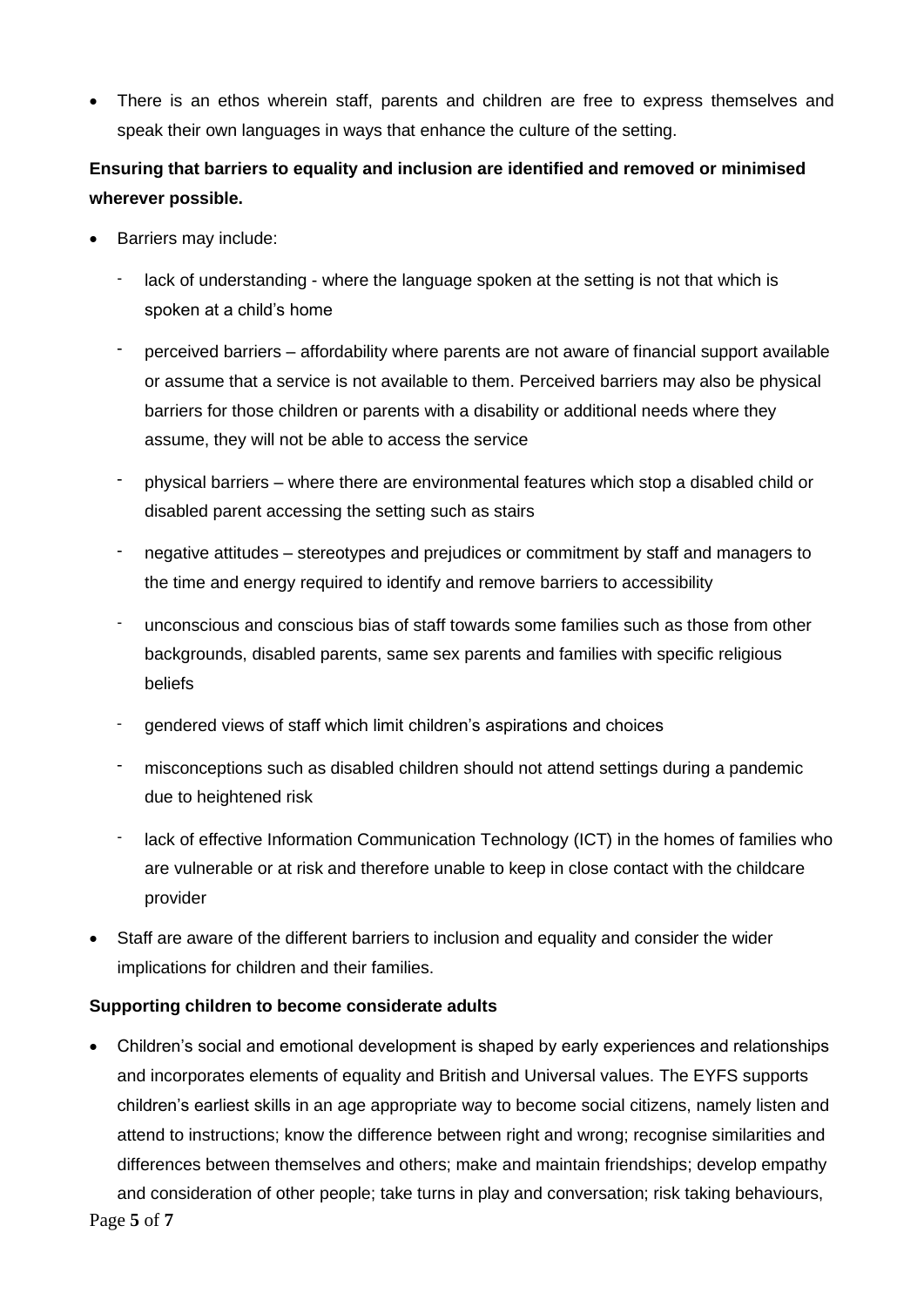rules and boundaries; not to hurt/upset other people with words and actions; consequences of hurtful/discriminatory behaviour and regulating behaviour.

### **British values**

The fundamental British values of democracy, rule of law, individual liberty, mutual respect and tolerance for those with different faiths and beliefs are already implicitly embedded in the Early Years Foundation Stage and are further clarified here based on *Fundamental British values in the Early Years* [\(https://foundationyears.org.uk/wp-content/uploads/2017/08/Fundamental-British-](https://foundationyears.org.uk/wp-content/uploads/2017/08/Fundamental-British-Values-in-the-Early-Years-2017.pdf)[Values-in-the-Early-Years-2017.pdf\)](https://foundationyears.org.uk/wp-content/uploads/2017/08/Fundamental-British-Values-in-the-Early-Years-2017.pdf)

#### *Democracy*: making decisions together

- For self-confidence and self-awareness (PSED), practitioners encourage children to see the bigger picture, children know their views count, value each other's views and values and talk about feelings e.g. when they do or do not need help.
- Supporting the decisions children make and providing activities that involve turn-taking, sharing and collaboration. Children are given opportunities to develop enquiring minds, where questions are valued and prejudice attitudes less likely.

#### *Rule of law***:** understanding rules matter (PSED)

- Practitioners ensure children understand their and others' behaviour and consequence.
- Practitioners collaborate with children to create rules and codes of behaviour, e.g. rules about tidying up and ensure all children understand that rules apply to everyone.

## *Individual liberty***:** freedom for all (PSED & UW)

• Children should develop a positive sense of themselves. Staff provide opportunities for children to develop their self-knowledge, self-esteem and increase their confidence in their own abilities, for example through allowing children to take risks on an obstacle course, mixing colours, exploring facets of their own identity, talking about their experiences and learning. Practitioners encourage a range of experiences, allow children to explore the language of feelings and responsibility, reflect on differences and understand we are free to have different opinions, for example in a small group discuss what they feel about transferring into Reception Class.

#### *Mutual respect and tolerance*: treat others as you want to be treated (PSED & UW)

• Staff create an ethos of inclusivity and tolerance where views, faiths, cultures and races are valued and children are engaged with the wider community.